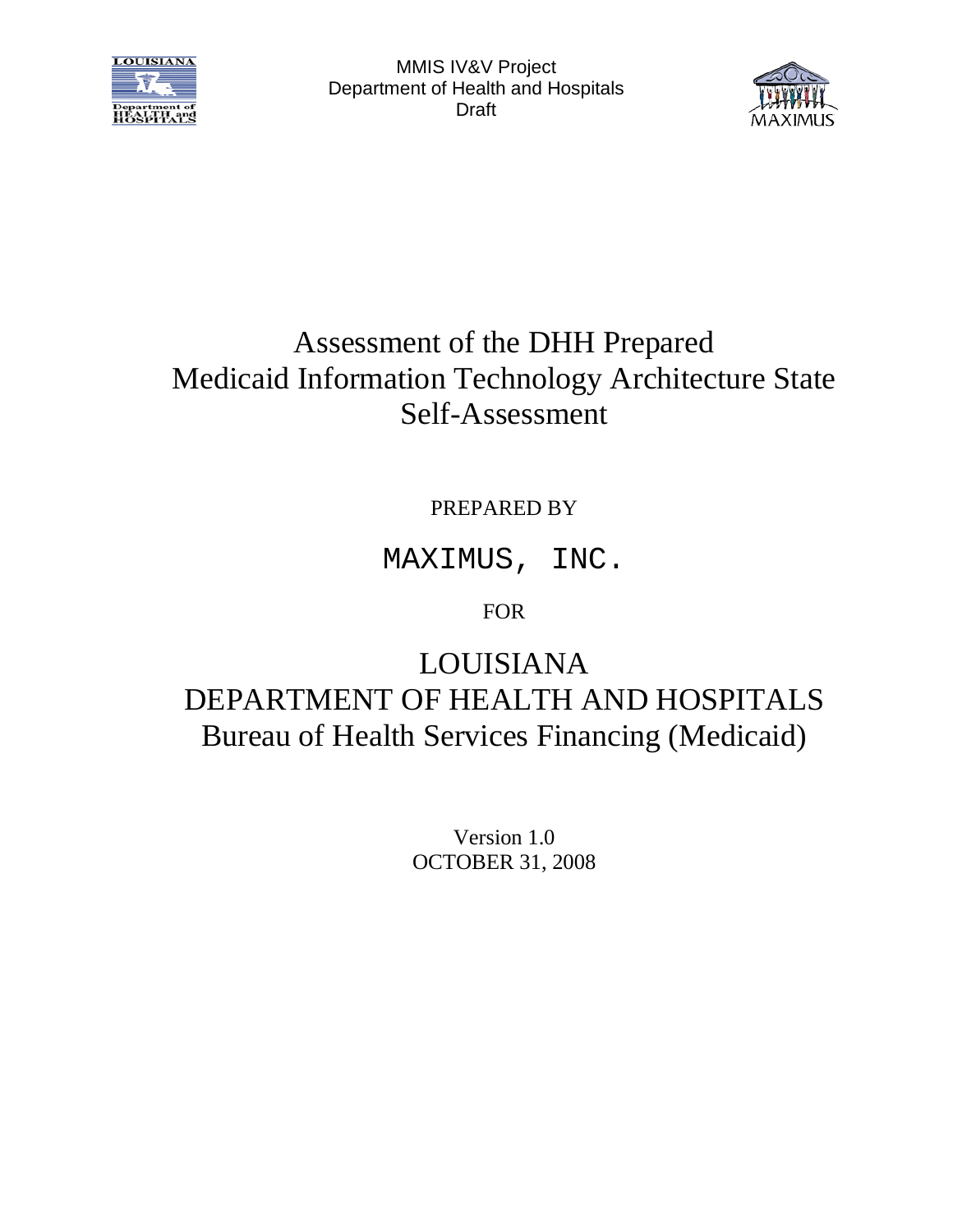



# Table of Contents

|     | <b>DOCUMENT INFORMATION</b>                                                                                               | $\mathbf{2}$                                  |
|-----|---------------------------------------------------------------------------------------------------------------------------|-----------------------------------------------|
| 1.0 | <b>INTRODUCTION</b>                                                                                                       | 3                                             |
| 2.0 | <b>DELIVERABLE DESCRIPTION</b>                                                                                            | 3                                             |
| 3.0 | <b>METHODOLOGY FOR CREATING THE DHH PREPARED MITA SS-A</b>                                                                | 5                                             |
| 4.0 | <b>REVIEW RESULTS</b>                                                                                                     | 5                                             |
|     | 4.1 Concept of Operations (COO)<br>4.1.1 Assessment Results - Findings<br>4.1.2 Assessment Results - Recommendations      | 5<br>$\sqrt{5}$<br>6                          |
|     | 4.2 MITA Maturity Model (MMM)<br>4.2.1 Assessment Results - Findings<br>4.2.2 Assessment Results - Recommendations        | $\overline{7}$<br>$\boldsymbol{7}$<br>$\,8\,$ |
|     | 4.3 Business Process Model (BPM)<br>4.3.1 Assessment Results - Findings<br>4.3.2 Assessment Results - Recommendations     | 9<br>9<br>11                                  |
|     | 4.4 Business Capability Matrix (BCM)<br>4.4.1 Assessment Results - Findings<br>4.4.2 Assessment Results - Recommendations | 11<br>11<br>12                                |
|     | 4.5 State Self-Assessment (SS-A)<br>4.5.1 Assessment Results - Findings<br>4.5.2 Assessment Results - Recommendations     | 12<br>12<br>13                                |
| 5.0 | <b>CONCLUSION</b>                                                                                                         | 14                                            |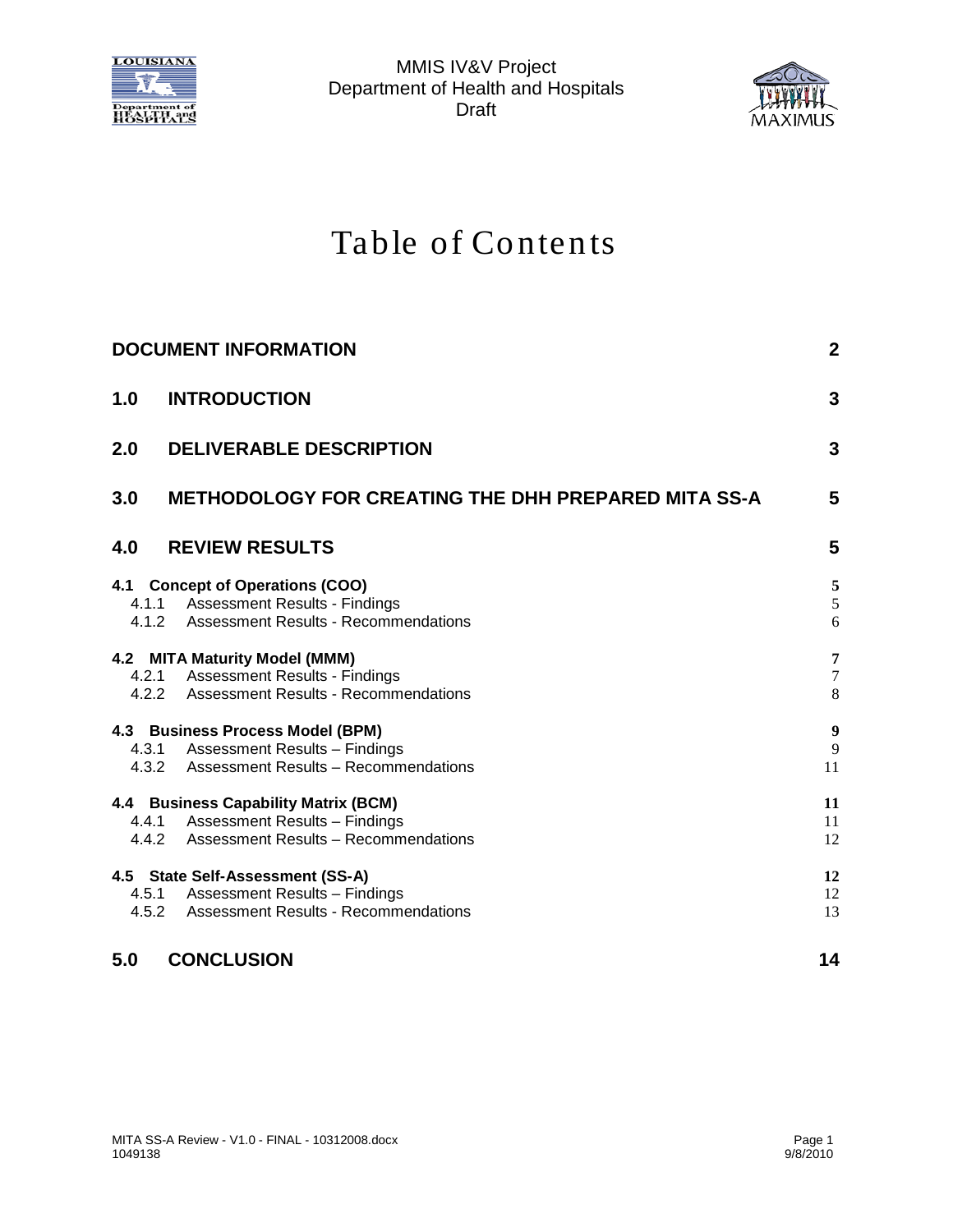



### <span id="page-2-0"></span>**Document Information**

| <b>Revision #</b> | <b>Revision</b><br><b>Date</b> | Section(s)<br><b>Revised</b> | <b>Revision Description</b>            |
|-------------------|--------------------------------|------------------------------|----------------------------------------|
| 001               | 10/13/2008                     |                              | <b>Initial Draft Submission</b>        |
| 001               |                                |                              | Accepted as Delivered on<br>10/31/2008 |
|                   |                                |                              |                                        |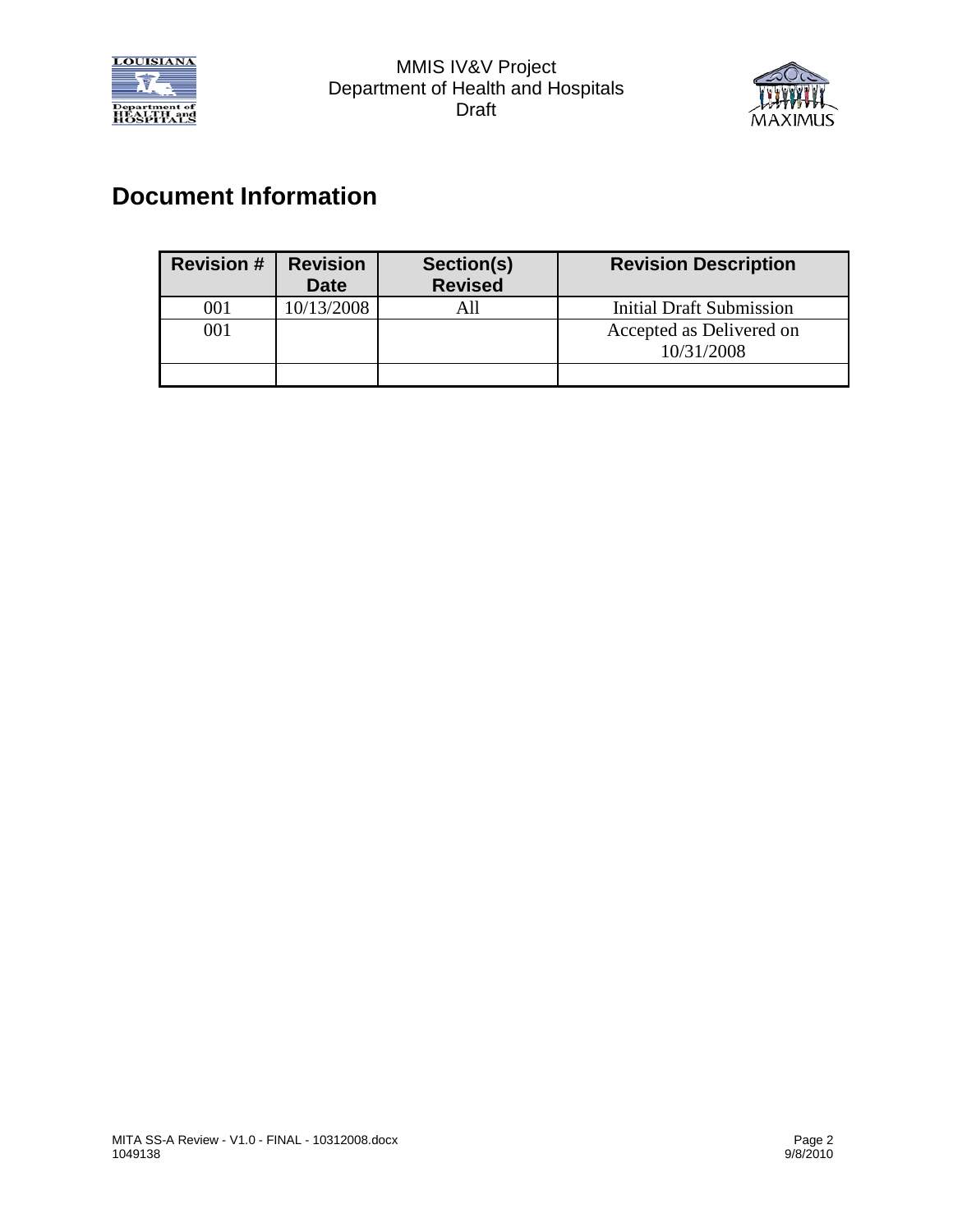



# Louis iana MITA State Self-Assessment

# <span id="page-3-0"></span>**1.0 Introduction**

The Medicaid Information Technology Architecture (MITA) initiative was designed by the Centers for Medicare & Medicaid Services (CMS) to serve the Medicaid enterprise in the 50 States and the District of Columbia. According to CMS, " The Medicaid enterprise is defined in the MITA context as three spheres of influence: (1) the domain of State Medicaid operations in which Federal matching funds apply; (2) the interfaces and bridges between the State Medicaid agency and Medicaid stakeholders, including providers, beneficiaries, other State and local agencies, other payers, and CMS and other Federal agencies; and (3) the sphere of influence that touches, or is touched by, MITA (e.g., national and Federal initiatives, including the Office of the National Coordinator for Health IT [ONC], standards development organizations [SDOs], and other Federal agencies such as the Department of Homeland Security [DHS]). " This Medicaid enterprise is the focus of MITA.

The goal of MITA is a transformed business and IT environment for all the Medicaid enterprises. The MITA initiative includes an architecture framework, processes, and planning guidelines that allow State Medicaid enterprises to meet their Medicaid objectives within the MITA Framework while supporting those unique local needs of each State. Adherence to the MITA framework insures that states will improve Medicaid program administration through established national guidelines for technologies and processes.

The State Self-Assessment (SS-A) process, as defined in the March 2006 abstract for the CMS MITA Initiative, "… asks States to compare current business operations, technical capabilities, and targeted levels of improvement to models supplied in the Framework document; e.g., Business and Technical Capability Matrixes."

Louisiana's SS-A is where DHH was to have defined its strategic goals and objectives, measured its current business processes and capabilities, and developed target capabilities to transform its Medicaid enterprise to a adaptation of the MITA Business Capability Matrix model that is attainable over a 10-year period; the 10-year period is a MITA Maturity Model benchmark.

# <span id="page-3-1"></span>**2.0 Deliverable Description**

The Louisiana Request for Proposal (RFP) for MMIS Independent Verification and Validation (IV&V) Services defined Subtask I-1.2: MITA State Self-Assessment as follows:

> **The IV&V Contractor shall review DHH's MITA assessment to ensure both current and future Medicaid related business needs have been defined and map to the MITA business process model.**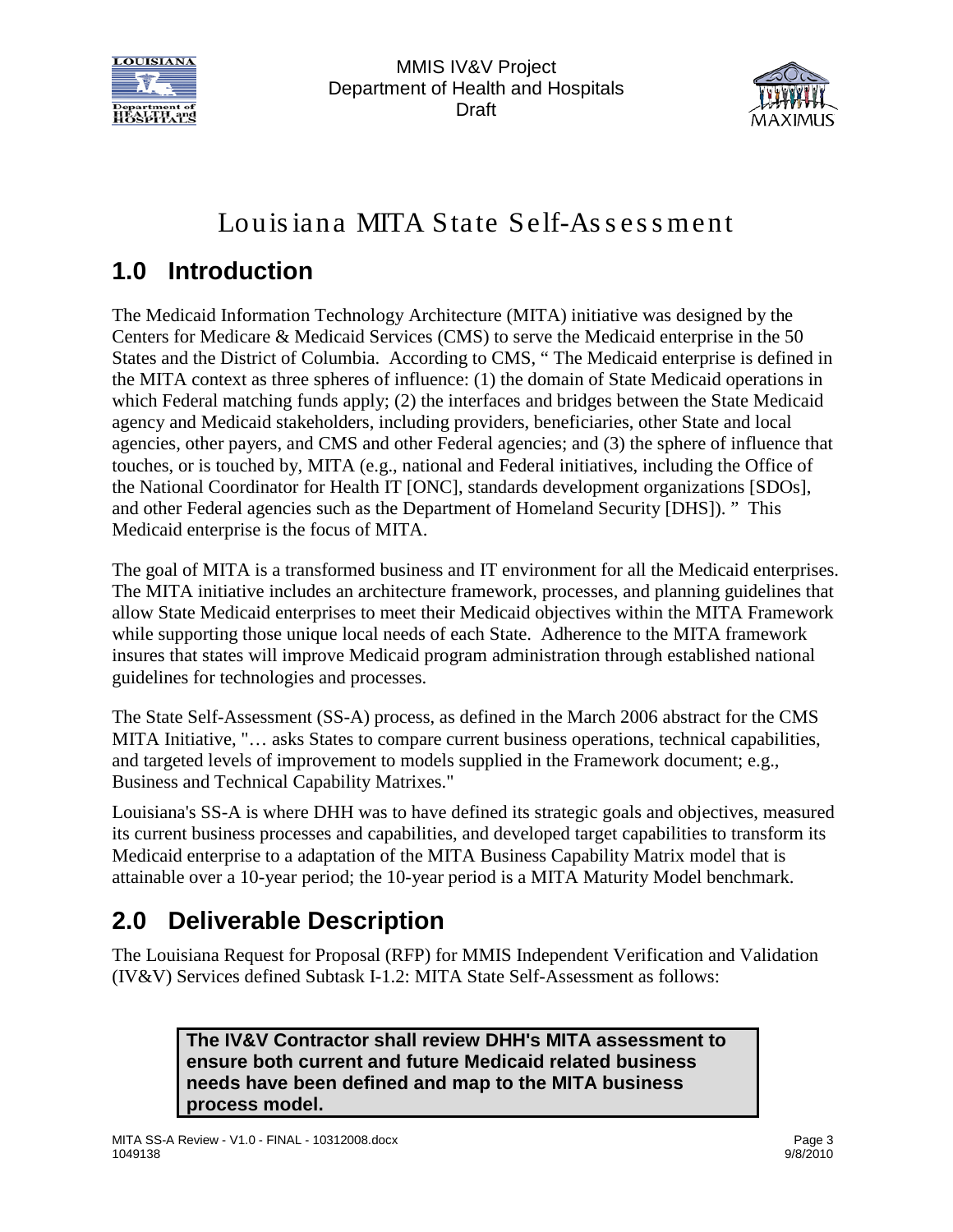



This deliverable, MITA State Self-Assessment (SS-A) Review, provides Louisiana with a thorough analysis of the Louisiana DHH prepared SS-A with findings and recommendations. The deliverable fulfills the requirements under Subtask I-1.2: MITA State Self-Assessment*.*

MAXIMUS used Part 1 of the CMS MITA Framework 2.0 as the architectural framework, the processes, and planning guidelines to review the Louisiana MITA SS-A. The SS-A is the final product of the Business Architecture part of the Framework.

According to the CMS MITA Framework 2.0 Part 1, the components of the Business Architecture part of the MITA Framework are:

• The Concept of Operations (COO)

A COO is a structure that helps organizations document their current state of operations, envision future desired transformations, and describe the improvements they seek in interactions with stakeholders, the quality and content of data exchanges, and their business capabilities. A COO is a well-thought-out vision of the future and stakeholders' places in it.

• The MITA Maturity Model (MMM)

A maturity model measures the improvement and transformation of a business across the two dimensions — time and space. The time dimension marks progress from the present to a realistic future time. The space dimension shows how the business looks at present and what its capabilities likely will be as it matures.

■ The Business Process Matrix (BPM)

A BPM describes what an organization or business does, including the events that initiate those processes which are known as the trigger event. A BPM also describes the results of those processes. A process-oriented business model was chosen because it fits best in a framework that is designed to support over 51 Medicaid agencies, each with its own organizational structure, policies and operational procedures. The MITA processoriented approach views the business cross-functionally and organizes the actions of the business as a set of activities that respond to business events. Opportunities for real process improvement and dramatic business change are more likely to emerge from this perspective because it "dismantles" existing organizational silos. The BPM does not care how the business is organized, who does the work, or where the work is performed. Its focus is on the activity itself. In this sense, the BPM offers a "one-size-fits-all" solution because it focuses on the core business process and not on how the activity is accomplished.

• The Business Capability Matrix (BCM),

A BCM describes a business process at a specific level of maturity. The MMM defines five levels of maturity that show how the State Medicaid enterprise can and may evolve over the next 10+ years. The business capabilities result from applying the MMM's definitions of the five levels of maturity to each business process to derive specific capabilities for each process. The description of a business process is neutral regarding level of maturity. That is, it merely describes a trigger event, a series of actions, and an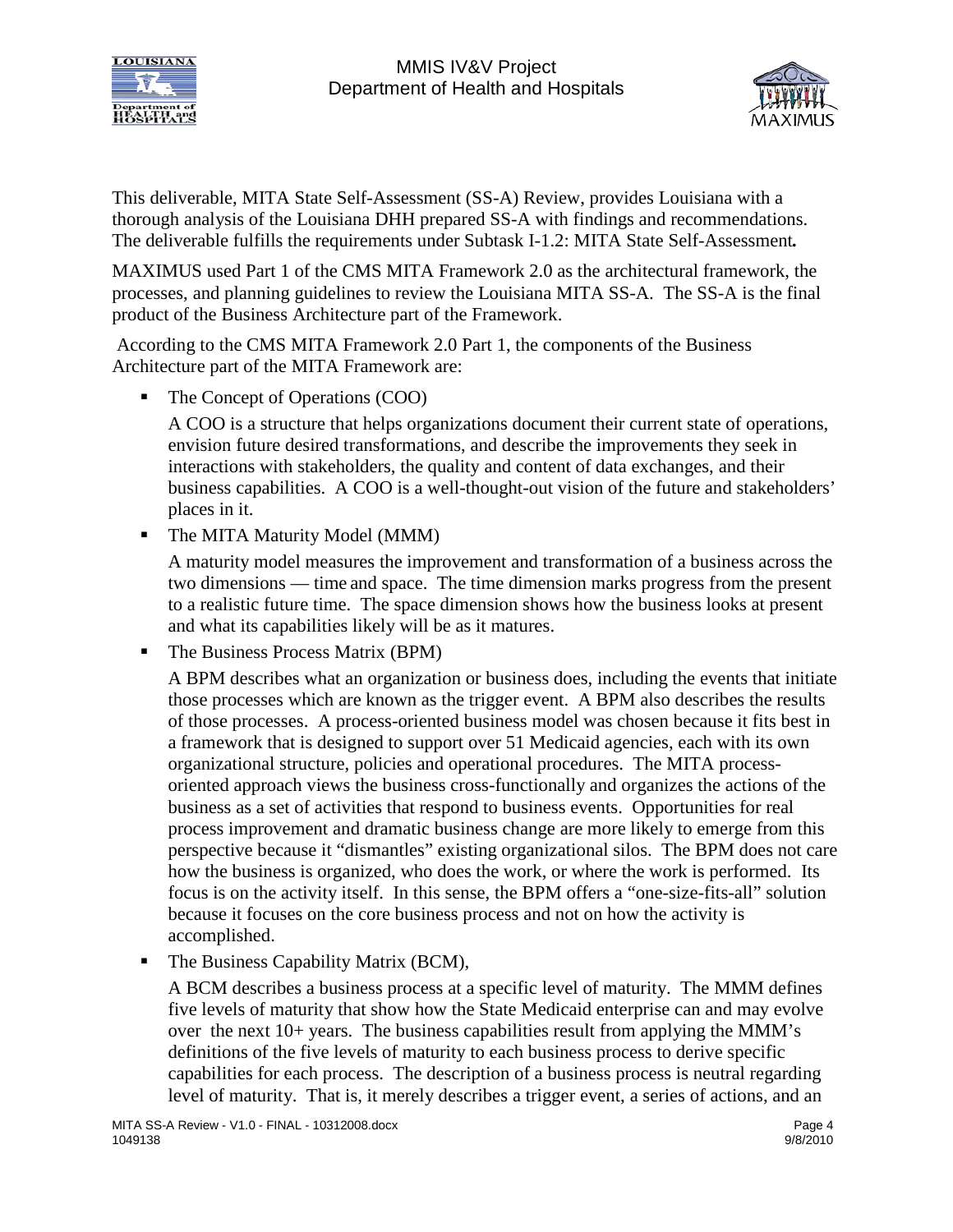



outcome without reference to time, efficiency, impact, or other qualities of the process. The BCM, by contrast, describes how the process will change at different points in time, and

• The State Self-Assessment (SS-A)

The SS-A is a process that a State uses to review its strategic goals and objectives, measure its current business processes and capabilities against MITA business capabilities, and ultimately develop target capabilities to transform its Medicaid enterprise to be consistent with MITA principles. The SS-A is also the end product of the Business Architecture and reflects information from each of the proceeding components.

# <span id="page-5-0"></span>**3.0 Methodology for Creating the DHH Prepared MITA SS-A**

The DHH prepared MITA SS-A was reviewed against the required components of Part 1 of the CMS MITA Framework 2.0 for adherence to the framework, processes, and planning guidelines. Findings were developed for each component and recommendations for development or modification of each component(s) were made based on the MAXIMUS findings.

### <span id="page-5-1"></span>**4.0 Review Results**

### <span id="page-5-2"></span>4.1 Concept of Operations (COO)

The goal of the COO component is stated in the MITA Framework guide (Part I, Chapter 2) as the following: "… to document the Medicaid program vision of the future and describe the impact of planned improvements on stakeholders, information exchanges, Medicaid operations, and healthcare outcomes."

#### <span id="page-5-3"></span>4.1.1 As s es s ment Res ults - Findings

Out of the eight (8) sections which are addressed in the MITA Framework guide (Part I, Chapter 2), for the COO, only two (2) were partially addressed. This is inadequate for the completion of this section and for the document. The COO is used as the beginning framework for the subsequent steps in the development of the SS-A. The lack of a well defined mission and goals will have a negative impact for subsequent sections. Specifically, any work to define the desired capabilities and levels of maturity for the business processes will be limited in scope.

The document as delivered to MAXIMUS does not meet the standards set forth in the MITA Framework. Listed in the table below are our findings relative to the COO:

| <b>Sections of Concept of Operations</b> | <b>Assessment</b>                                      |
|------------------------------------------|--------------------------------------------------------|
| <b>Document</b>                          |                                                        |
| <b>Introduction</b>                      | The introduction section should be used to explain     |
|                                          | the methodologies used in order to gather information  |
|                                          | for this section of the document. It should have areas |
|                                          | explaining the objective and purpose of the COO and    |
|                                          | what sections to expect further down in the document   |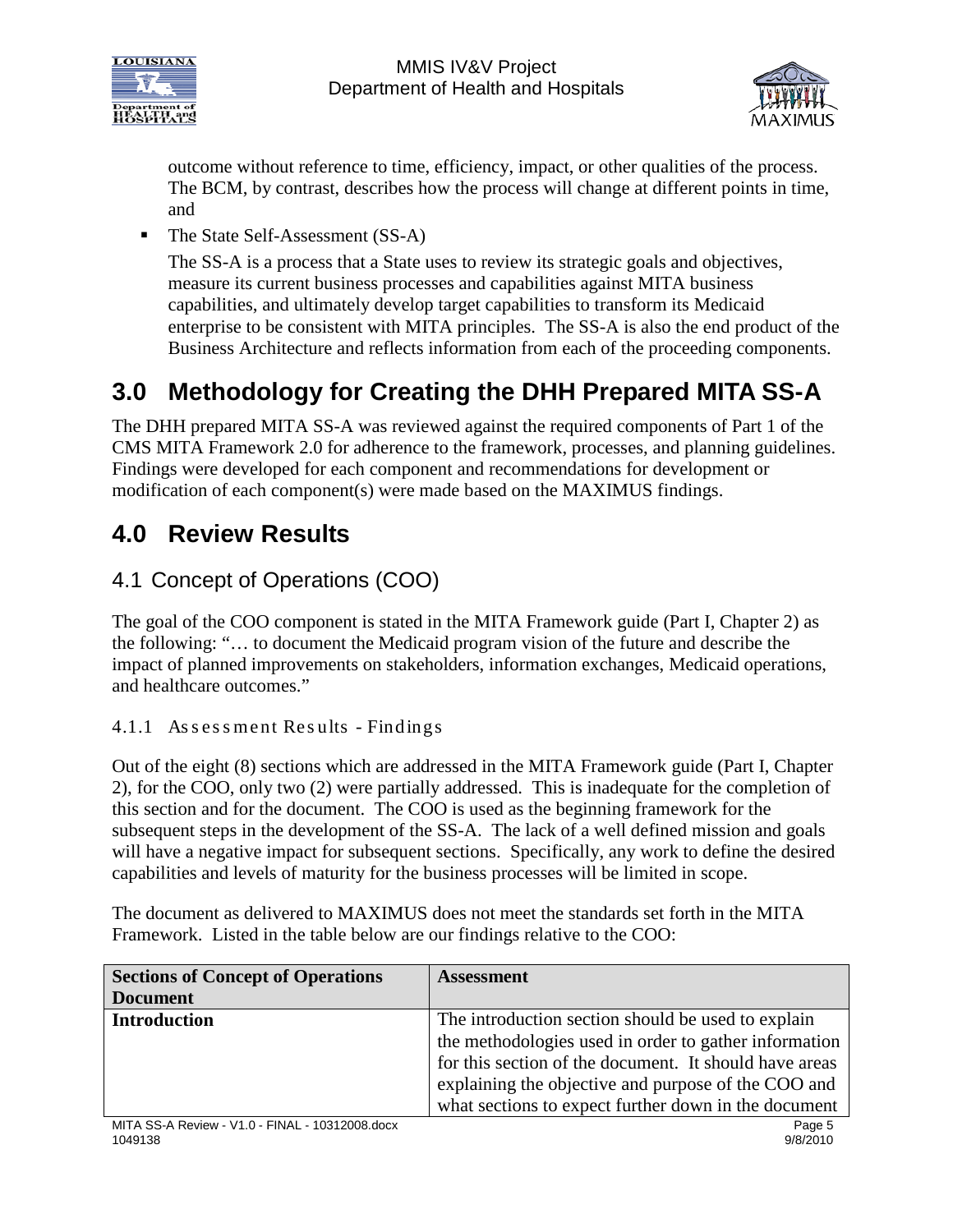



| <b>Sections of Concept of Operations</b>    | <b>Assessment</b>                                     |
|---------------------------------------------|-------------------------------------------------------|
| <b>Document</b>                             |                                                       |
|                                             | under the COO subtitle. None of these areas were      |
|                                             | addressed and therefore is not adequate for this      |
|                                             | section of this document.                             |
| <b>As-Is – High Level Narrative</b>         | Section not found in document.                        |
| <b>Context Diagram of the As-Is and To-</b> | Section not found in document.                        |
| <b>Be Medicaid Operations</b>               |                                                       |
| <b>As-Is and To-Be Context Diagram</b>      | Section not found in document.                        |
| <b>Description</b>                          |                                                       |
| <b>Definition of Key Actors</b>             | Section not found in document.                        |
| <b>Comparison of Key Actors and Major</b>   | Section not found in document.                        |
| Data Exchanges in the As-Is Context         |                                                       |
| and the To-Be Context                       |                                                       |
| <b>Louisiana Medicaid Program and</b>       | The mission and goals written in this section is very |
| <b>MITA Mission and Goals</b>               | similar to text in a published Medicaid Annual        |
|                                             | Report for fiscal year 2005-2006. Under the MITA      |
|                                             | Business Architecture methodology, these statements   |
|                                             | should be analyzed under the time line of: As-Is, 5   |
|                                             | years from now, and long term. This timeline was      |
|                                             | not addressed in the SS-A received and therefore this |
|                                             | section is incomplete.                                |
| Drivers (a.k.a., Enablers)                  | Section not found in document.                        |

#### <span id="page-6-0"></span>4.1.2 Assessment Results - Recommendations

Using the CMS documentation on the MITA model (Part I — Business Architecture, Chapter 2 — Concept of Operations) as a guide, facilitated meetings (JAD meetings) should be held with key stakeholders in order to fully complete the COO. The framework indicates that the completeness and validity of subsequent sections of the SS-A are fully dependant on the completion of this section. The goals and mission of the entire Medicaid enterprise should be defined in much more detail and reflect visioning at all levels. Visioning JAD sessions should occur at the Department, Bureau, and Business Process levels in order to fully develop the "To-Be" areas of this section. The people attending these sessions should be mentioned in this section as the main actors.

MAXIMUS concurs with the CMS recommendation to include context diagrams in the SS-A. Context diagrams are very important to graphically describe the direction the department is going. In addition to being an integral part of the COO, it is recommended that these diagrams be shared throughout the department so that a graphical representation of the direction of the project can be envisioned by all staff.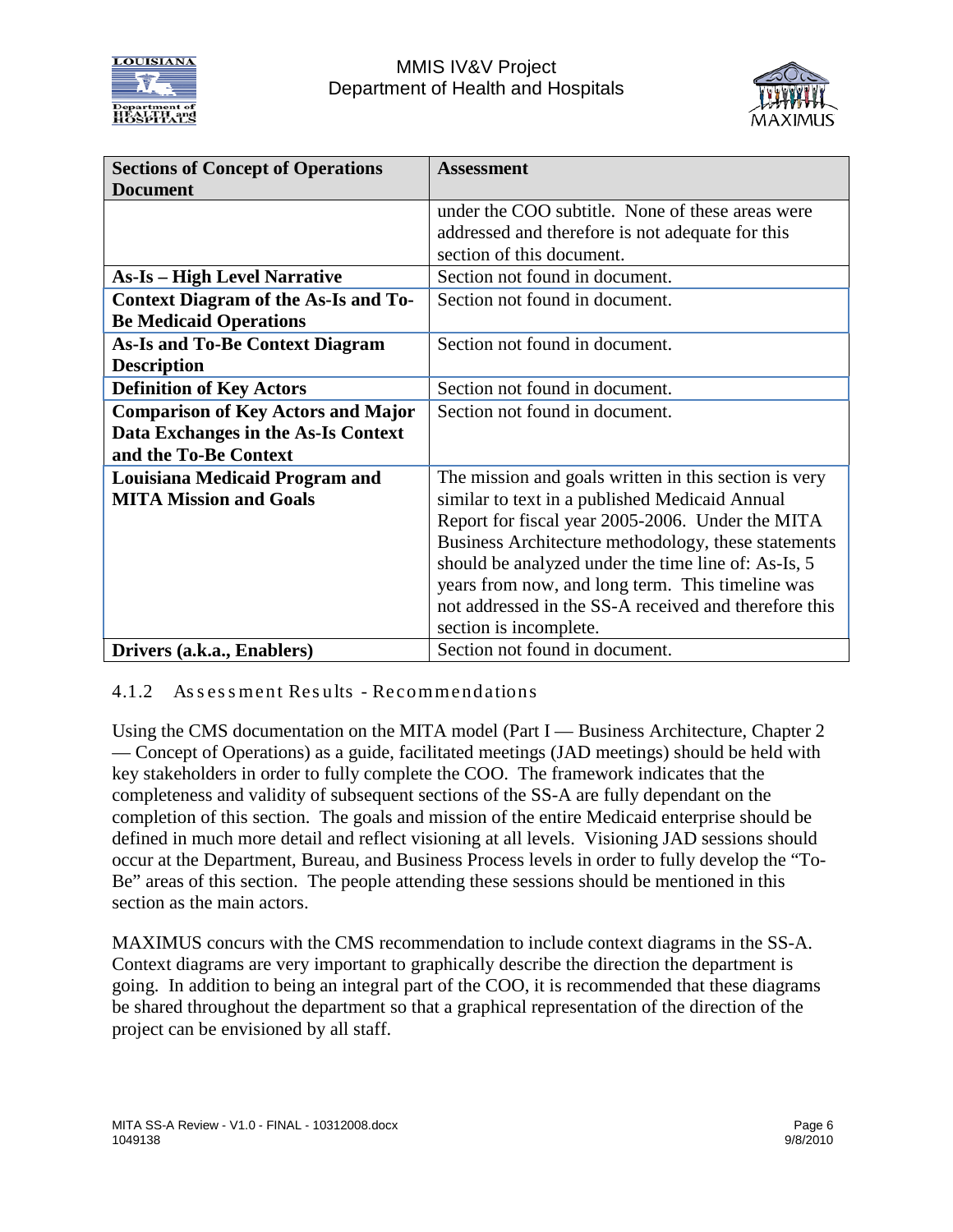



### 4.2 MITA Maturity Model (MMM)

<span id="page-7-0"></span>The MMM, as stated in the MITA Framework guide (Part I, Chapter 3), is to serve as a reference model for grounding the definitions of business capabilities. It establishes boundaries and measures to be used in determining whether a business capability is correctly and sufficiently defined.

#### <span id="page-7-1"></span>4.2.1 As sessment Results - Findings

Out of the 4 sections which are addressed in the MITA Framework guide (Part I, Chapter 2), only three (3) were addressed. This will be inadequate for the completion of this section and for the document as the complete methodology and models were not used as intended. The "qualities" and desired maturity levels must be defined in the section in order to develop and utilize the MMM in the development of the BPM and the BCM.

The document as delivered to MAXIMUS does not meet the standards set forth in the MITA Framework. Listed in the table below are our findings relative to the MMM:

| <b>Sections of MMM Document</b>                       | Assessment                                                                                                                                                                                                                                                                                                                                                                                                                                                                                                                                                                                                                                                                                                                                                                                                                                                                         |
|-------------------------------------------------------|------------------------------------------------------------------------------------------------------------------------------------------------------------------------------------------------------------------------------------------------------------------------------------------------------------------------------------------------------------------------------------------------------------------------------------------------------------------------------------------------------------------------------------------------------------------------------------------------------------------------------------------------------------------------------------------------------------------------------------------------------------------------------------------------------------------------------------------------------------------------------------|
| <b>Introduction</b>                                   | The introduction section should be used to explain the<br>methodologies used to gather information for this<br>section of the document. It should have areas<br>explaining the objective and purpose of the MMM<br>and what sections to expect further down in the<br>document under the MMM subtitle. None of these<br>areas were addressed and therefore the introduction is<br>not adequate.                                                                                                                                                                                                                                                                                                                                                                                                                                                                                    |
| <b>Definition of Maturity Levels for</b><br>Louisiana | The maturity level definitions provided are very<br>generic and have not been refined for the Louisiana<br>MITA assessment effort.<br>The content for the MMM table in this section has the<br>same wording as the MITA Business Architecture<br>document in Part 1, Chapter 2 – Maturity Model,<br>Table 3-1 - State Medicaid Enterprise Levels of<br>Maturity. The intent of the MMM exercise is to<br>create DHH specific maturity levels keeping in mind<br>the goals and mission statement of the entire Medicaid<br>enterprise. Table 3.1 is meant to be used as a guide to<br>help formulate DHH specific business capabilities for<br>each maturity level. Currently this needs to be<br>accomplished and the table shown in the self-<br>assessment is too generic.<br>This MMM definition is meant to be used as a<br>baseline after being defined in this section. This |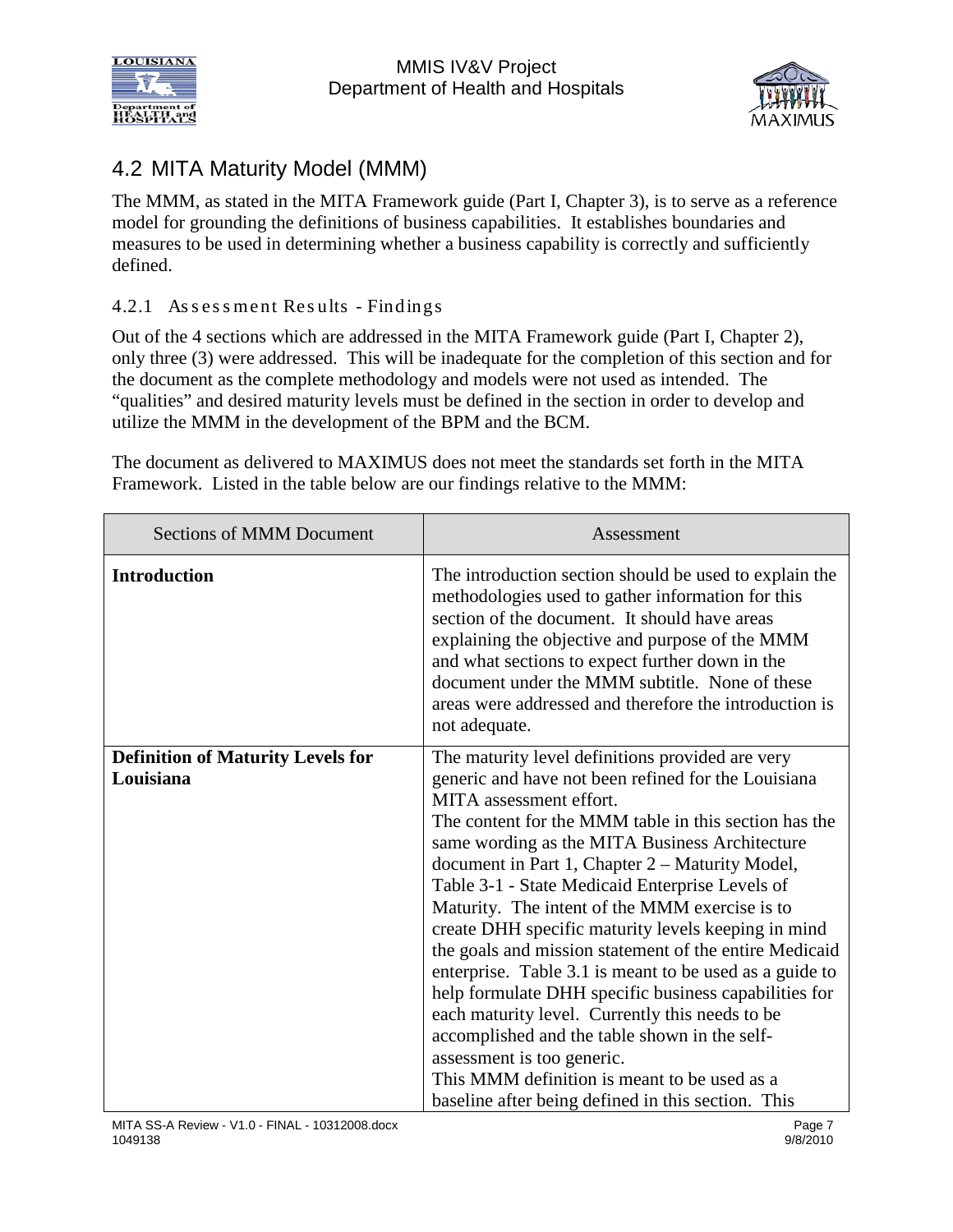



| <b>Sections of MMM Document</b>            | Assessment                                                                                                                                                                                |
|--------------------------------------------|-------------------------------------------------------------------------------------------------------------------------------------------------------------------------------------------|
|                                            | model should be revisited many times during the<br>process of the maturity of the Louisiana Medicaid<br>system and adjusted to reflect changes in the vision,<br>mission or goals of DHH. |
| <b>Definition of the Qualities of Each</b> | Section not found in document.                                                                                                                                                            |
| <b>Level of Maturity for Louisiana</b>     |                                                                                                                                                                                           |
| <b>Maturity Levels Applied to Medicaid</b> | Although the mission and goals of "Medicaid" were                                                                                                                                         |
| <b>Mission and Goals</b>                   | listed in the MMM document, no levels of maturity<br>were assigned. Even if the levels of maturity had                                                                                    |
|                                            | been assigned, the mission and goals statements were                                                                                                                                      |
|                                            | found to be insufficient for the purposes of this                                                                                                                                         |
|                                            |                                                                                                                                                                                           |
|                                            | document.                                                                                                                                                                                 |

#### <span id="page-8-0"></span>4.2.2 As s es s ment Res ults - Recommendations

Using the CMS documentation on the MITA model (Part I — Business Architecture, Chapter 3 — MITA Maturity Model) as a guide, JADs with key stakeholders should be held in order to fully complete the MMM. This model should then be applied to the revised Mission and Goals from the COO section of the Business Architecture (BA).

It is required that a list of "Qualities" be described in this section and display measurable attributes to help distinguish performance at one level from performance at another state. The following is an example list of "Qualities", and these can be used or modified in order to fit the DHHs needs:

- **Timeliness of Business Process -** Time lapse between the agency's initiation of a business process and attaining the desired result (e.g., length of time to enroll a provider, assign a member, pay for a service, respond to an inquiry, make a change, or report on outcomes)
- **Data Accuracy and Accessibility -** Ease of access to data that the business process requires and the timeliness and accuracy of data used by the business process
- **Efficiency; Ease of Performance -** Level of effort necessary to perform the business process given current resources
- **Cost Effectiveness -** Ratio of the amount of effort and cost to outcome
- **Quality of Process Results -** Demonstrable benefits from using the business process
- **Utility or Value to Stakeholders -** Impact of the business process on individual beneficiaries, providers, and Medicaid staff

MITA SS-A Review - V1.0 - FINAL - 10312008.docx exercises and the exercise of the exercise of the exercise of the exercise of the exercise of the exercise of the exercise of the exercise of the exercise of the exercise of 1049138 9/8/2010 "Qualities" defined for each level should differentiate clearly between the levels and show a realistic progression toward improvement and growth. This component will be used as the baseline against which the DHH processes will be compared for the BPM and BCM.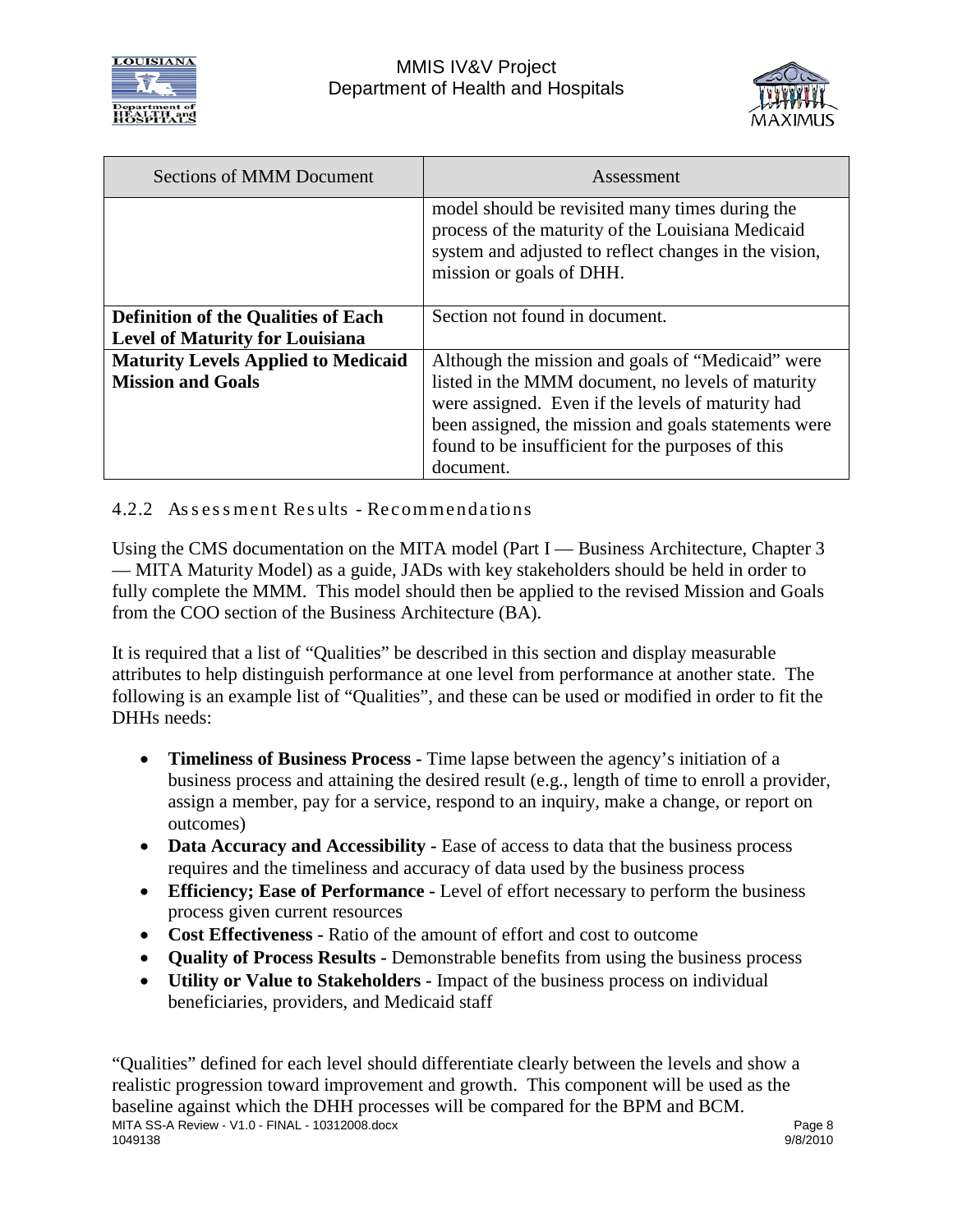



DHH needs to go through the process of developing a set of Qualities. During that process discovering that DHH has the same qualities as mentioned by the framework guide is completely valid, but the process of discovery still needs to occur. MAXIMUS recommends the discovery be completed during visioning JAD sessions at the Department, Bureau, and Business Process levels as mentioned before.

### <span id="page-9-0"></span>4.3 Business Process Model (BPM)

The BPM as stated in the MITA Framework guide (Part I, Chapter 4) is to provide a common reference point for State Medicaid agencies. Agencies and their vendors can map their processes to the BPM which lets them describe their business processes in a standard way using a common vocabulary.

#### <span id="page-9-1"></span>4.3.1 As s es s ment Res ults – Findings

The findings in this section only reflect the "As-Is" business processes as defined by DHH Bureau staff. There are concerns regarding the mapping of the "As-Is" business processes. Currently, the same MITA processes are in the "As-Is" SS-A multiple times with different business names. Also, there are business processes included in the "As-Is" model for which DHH indicates that they have no corresponding process. The "To-Be" business process model, which is a CMS defined component of the MITA SS-A, has not been defined within the DHH MITA SS-A.

The table below presents the fifteen (15) DHH defined business areas and the eight (8) CMS MITA defined business areas. The MITA BPM business areas are the business processes that were defined by the developers of MITA as common to all 50 states and the District of Columbia Medicaid programs. They are the foundation of the BPM and the BCM. Increasing the business areas defeats the intent of the model which is to provide a common starting point for the development of a SS-A. A review of the differences between the DHH business areas and the MITA business areas shows that DHH has divided its business areas by who completes the work, not by what the work is, which is how the MITA business areas were defined. Additionally, DHH has 142 business activities while only 78 are in the MITA model. This increase in activities also defeats the intent of the MITA model.

| <b>DHH BPM Business Areas</b>       | <b>MITA Model BPM Business Areas</b>    |
|-------------------------------------|-----------------------------------------|
| <b>Business Relationship</b>        | <b>Business Relationship Management</b> |
| <b>Contractor Management</b>        | <b>Care Management</b>                  |
| <b>Eligibility Policy</b>           | <b>Contractor Management</b>            |
| <b>Eligibility Field Office</b>     | Member Management                       |
| <b>Eligibility Processes</b>        | <b>Operations Management</b>            |
| <b>Eligibility Support</b>          | Program Integrity                       |
| <b>Eligibility Special Services</b> | Program Management                      |
| <b>Financial Management</b>         | Provider Management                     |
| <b>Health Standards</b>             |                                         |
| <b>MMIS</b>                         |                                         |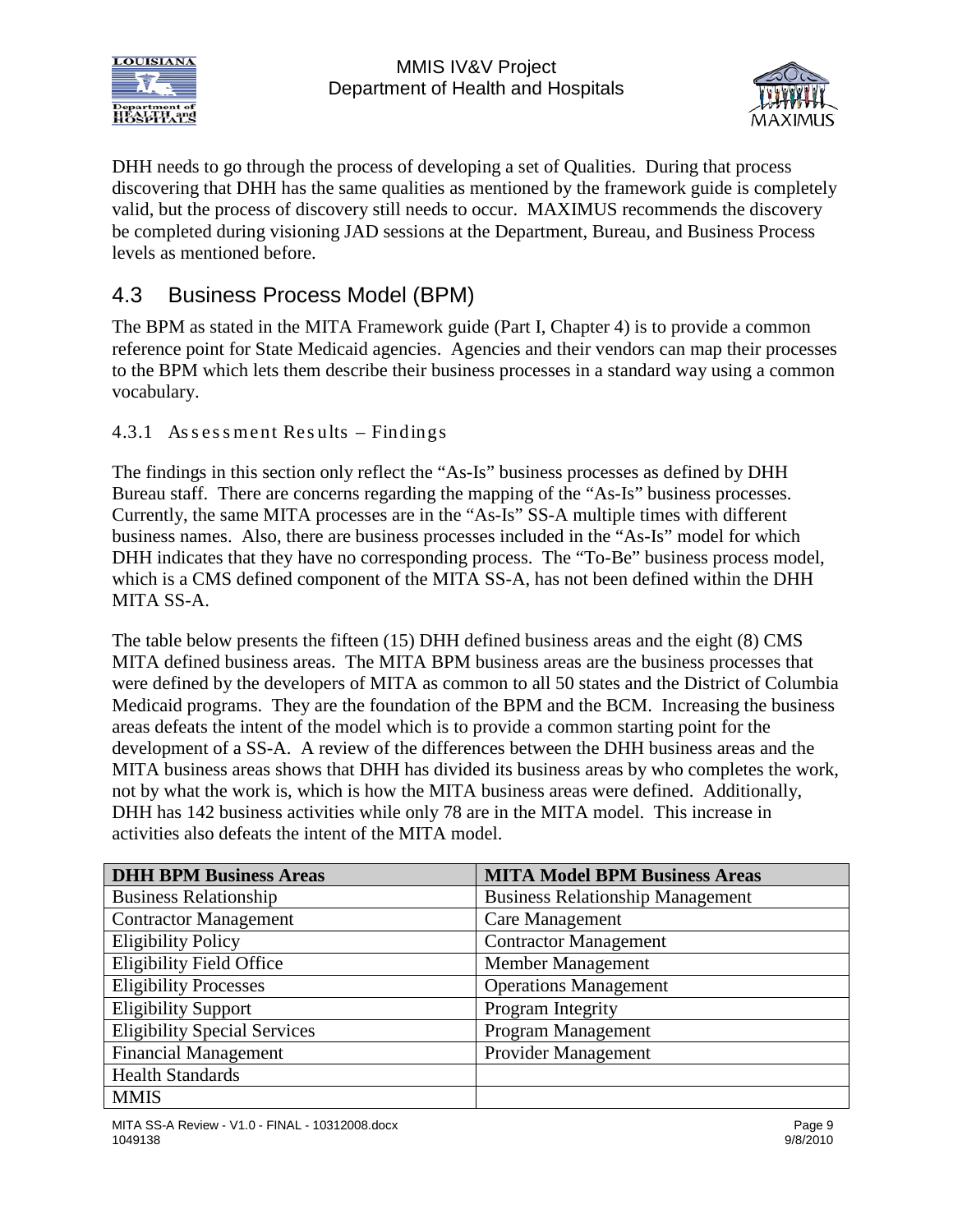



| <b>DHH BPM Business Areas</b>         | <b>MITA Model BPM Business Areas</b> |
|---------------------------------------|--------------------------------------|
| Pharmacy                              |                                      |
| Policy Development and Implementation |                                      |
| Program Integrity                     |                                      |
| <b>Program Operations</b>             |                                      |
| Rate and Audit                        |                                      |

The business process documentation as delivered to MAXIMUS does not meet the standards set forth in the MITA Framework. Listed in the table below are our findings relative to the BPM:

| <b>Sections of Business Process Model Document</b> | <b>Assessment</b>                                                                  |
|----------------------------------------------------|------------------------------------------------------------------------------------|
| <b>Introduction</b>                                | Section not found in document.                                                     |
| <b>Business Process Hierarchy</b>                  | Section not found in document.                                                     |
| <b>As-Is Business Process Template</b>             | In each As-Is BPM document illustrating                                            |
|                                                    | the description of the 15 business areas,                                          |
|                                                    | there was no introduction describing what                                          |
|                                                    | the business process is and how                                                    |
|                                                    | information flows in and out. The                                                  |
|                                                    | suggested way to demonstrate this was the                                          |
|                                                    | formulation of a Business Process                                                  |
|                                                    | Hierarchy. The MITA business process                                               |
|                                                    | hierarchy is a structure that groups                                               |
|                                                    | together business processes that have a                                            |
|                                                    | common purpose and that share data. It                                             |
|                                                    | appears that this exercise did not take                                            |
|                                                    | place and the entire 15 business areas                                             |
|                                                    | were never analyzed for common business                                            |
|                                                    | processes. There are currently 142                                                 |
|                                                    | business processes defined by DHH which                                            |
|                                                    | is almost double the amount of business                                            |
|                                                    | processes identified in the MITA BA                                                |
|                                                    | model. This further demonstrates that the                                          |
|                                                    | exercise of formulating hierarchies was                                            |
|                                                    | not accomplished. The "Link" column of                                             |
|                                                    | the matrix was not completed for many of<br>the business areas (such as in Health) |
|                                                    |                                                                                    |
|                                                    | Standards and MMIS). This model is                                                 |
|                                                    | incomplete and does not illustrate the<br>information flow between business        |
|                                                    | processes. In many instances there was                                             |
|                                                    | no indication that the business processes                                          |
|                                                    | ever interact with each other                                                      |
| <b>To-Be Business Process Template</b>             | Section not found in document.                                                     |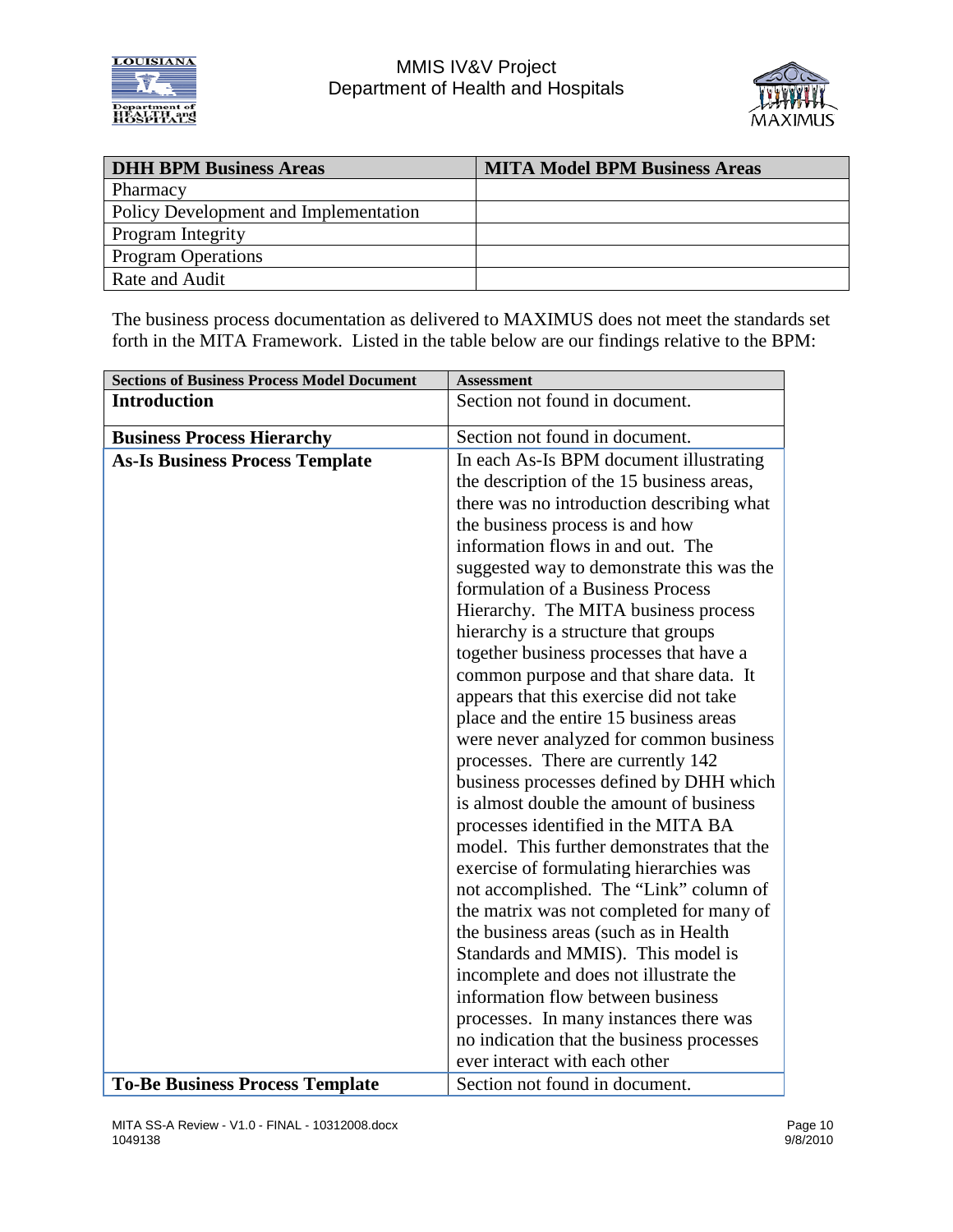



#### 4.3.2 As s es s ment Res ults – Recommendations

<span id="page-11-0"></span>It is recommended that "As-Is" and "To-Be" JAD sessions for the different business sections of DHH should be held in order to fully complete the BPM. The "As-Is" JAD sessions will generally be validating what has been provided by DHH. During this process, the model will be used to consolidate each of the 15 business areas down to the 8 MITA business areas. Although the 78 processes identified by the MITA team are the basis and more may be added, the 142 processes identified in DHH must be reduced to eliminate "duplicates" with different business names that use the same business process. The "To-Be" JAD sessions will explore new ways of doing business based on the visioning statements. Using the visioning statements as guides, the JAD sessions will provide staff with a forum where their ideas and wishes for new ways to conduct business are explored and examined for possible inclusion into the "To-Be" BPM.

### <span id="page-11-1"></span>4.4 Business Capability Matrix (BCM)

The BCM, as stated in the MITA Framework guide (Part I, Chapter 4), is comprised of either of the two following components:

- The composite of all business processes and their associated capabilities arrayed in a single large table
- The capabilities and qualities associated with a single business process.

#### <span id="page-11-2"></span>4.4.1 As s es s ment Res ults – Findings

There is currently no evidence of any BCM in the Self-Assessment. DHH has initiated a task for developing a business capability matrix for the "As-Is" processes. The DHH estimated timeline for completing the "As-Is" BCM is three (3) to six (6) weeks although DHH Project Management has asked for it to be completed in a shorter timeframe. MAXIMUS has concerns regarding the quality of the results if MITA staff is pushed to complete in a shorter timeframe. DHS MITA staff currently does not plan on identifying "To-Be" processes or the associated BCM, which again is a CMS defined component of the MITA SS-A. CMS intends States to use the BCM to perform a self-assessment to establish their current maturity level for each business process and select higher levels for future improvements. Without a complete and accurate BCM, a SS-A would not be compliant with MITA guidelines.

The SS-A document as delivered to MAXIMUS does not meet the standards set forth in the MITA Framework. Listed in the table below are our findings relative to the BCM:

| <b>Sections of Business Capability Matrix</b> | <b>Assessment</b>              |
|-----------------------------------------------|--------------------------------|
| <b>Document</b>                               |                                |
| <b>Introduction</b>                           | Section not found in document. |
| <b>Business Capability Matrix</b>             | Section not found in document. |
| "As-Is" – Levels $1-2$                        |                                |
| "To-Be" – Levels $3-5$                        |                                |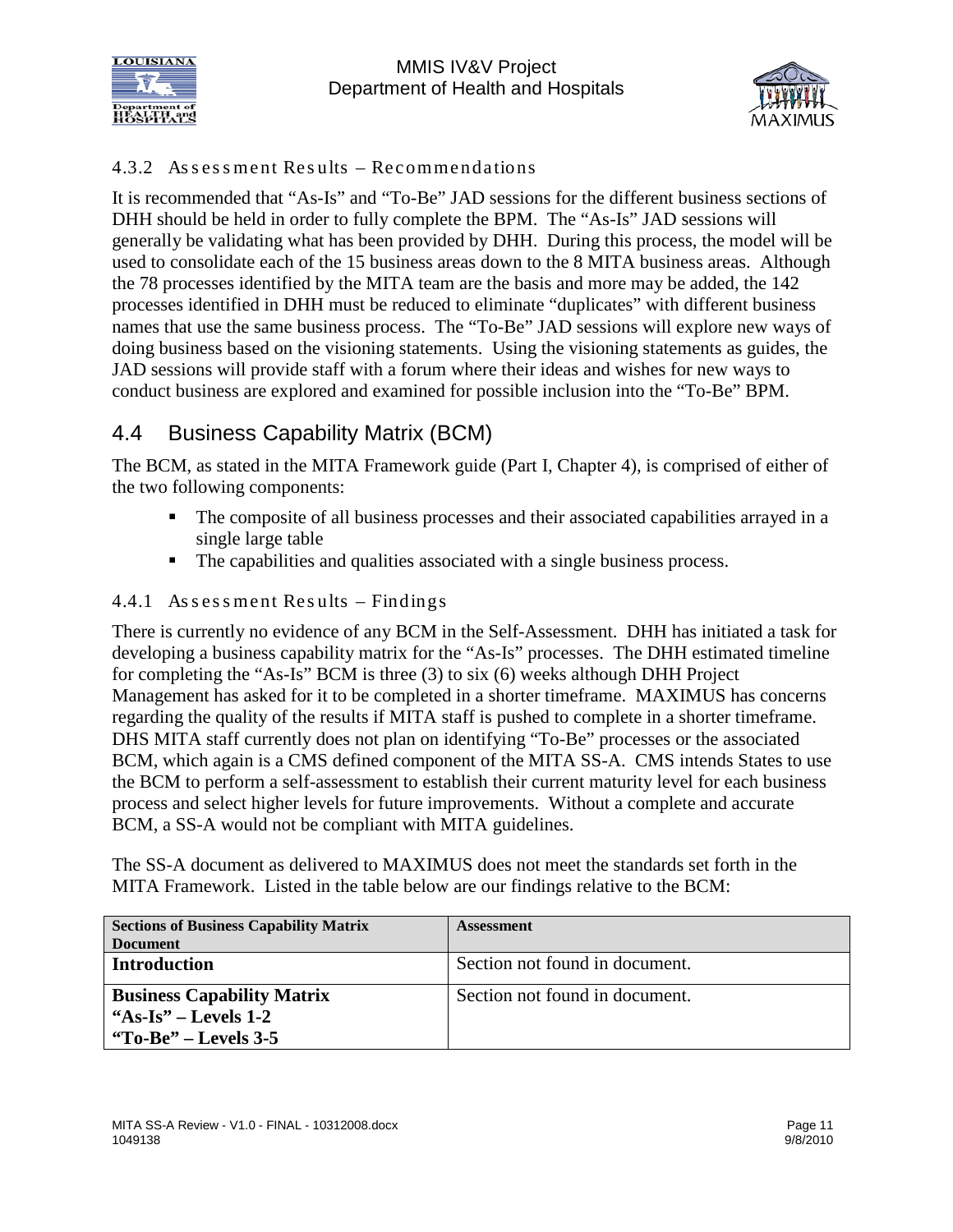



#### 4.4.2 As s es s ment Res ults – Recommendations

<span id="page-12-0"></span>The DHH MITA SS-A does not include a business capability matrix. A BCM needs to be completed for both the "As-Is" and the "To-Be" states in a very short timeframe. JAD meetings for the "As-Is" and "To-Be" BCM should be held in order to fully complete the BCM. The final BCM will be a combination of the "As-Is" and "To-Be" in order to display all 5 levels of maturity.

The following three major components that must be completed before the DHH can successfully develop the BCM. They are the:

- Concept of Operations component
- **MITA Maturity Matrix component**
- **BPM** component

### <span id="page-12-1"></span>4.5 State Self-Assessment (SS-A)

The SS-A as stated in the MITA Framework guide (Part I, Chapter 6) is a process that uses all of the components of the Business Architecture (BA) in order to complete the State Self - Assessment. Using primarily the DHH's Business Process Model (BPM) and the Business Capability Matrix (BCM) DHH's BPM maps back to the MITA BPM. In order to get a solid assessment, it is imperative that a methodology is used that incorporates all of the building blocks in the MITA BA model.

#### <span id="page-12-2"></span>4.5.1 As s es s ment Res ults – Findings

Out of the 5 sections which are addressed in the MITA Framework guide (Part I, Chapter 6), only 2 were partially addressed by DHH. This is inadequate for the completion of this section and for the document.

The document as delivered to MAXIMUS does not meet the standards set forth in the MITA Framework. Listed in the table below are our findings relative to the BCM:

| <b>Sections of State Self-Assessment</b> | <b>Assessment</b>                                  |
|------------------------------------------|----------------------------------------------------|
| <b>Document</b>                          |                                                    |
| <b>Introduction</b>                      | The introduction section should be used to explain |
|                                          | the methodologies used in order to gather          |
|                                          | information for this section of the document. It   |
|                                          | should have areas explaining the objective and     |
|                                          | purpose of the SS-A. It was stated in this section |
|                                          | that this SS-A only addresses the "As-Is"          |
|                                          | components of the Medicaid business process. It is |
|                                          | missing the discussion of the "To-Be" component.   |
| Prioritization the DHH's goals and       | Section not found in document.                     |
| objectives                               |                                                    |
| Map of DHH's BPM to the MITA BPM         | The DHH BPM is not correctly mapped to the         |
|                                          | MITA BPM. The lack of using the MITA               |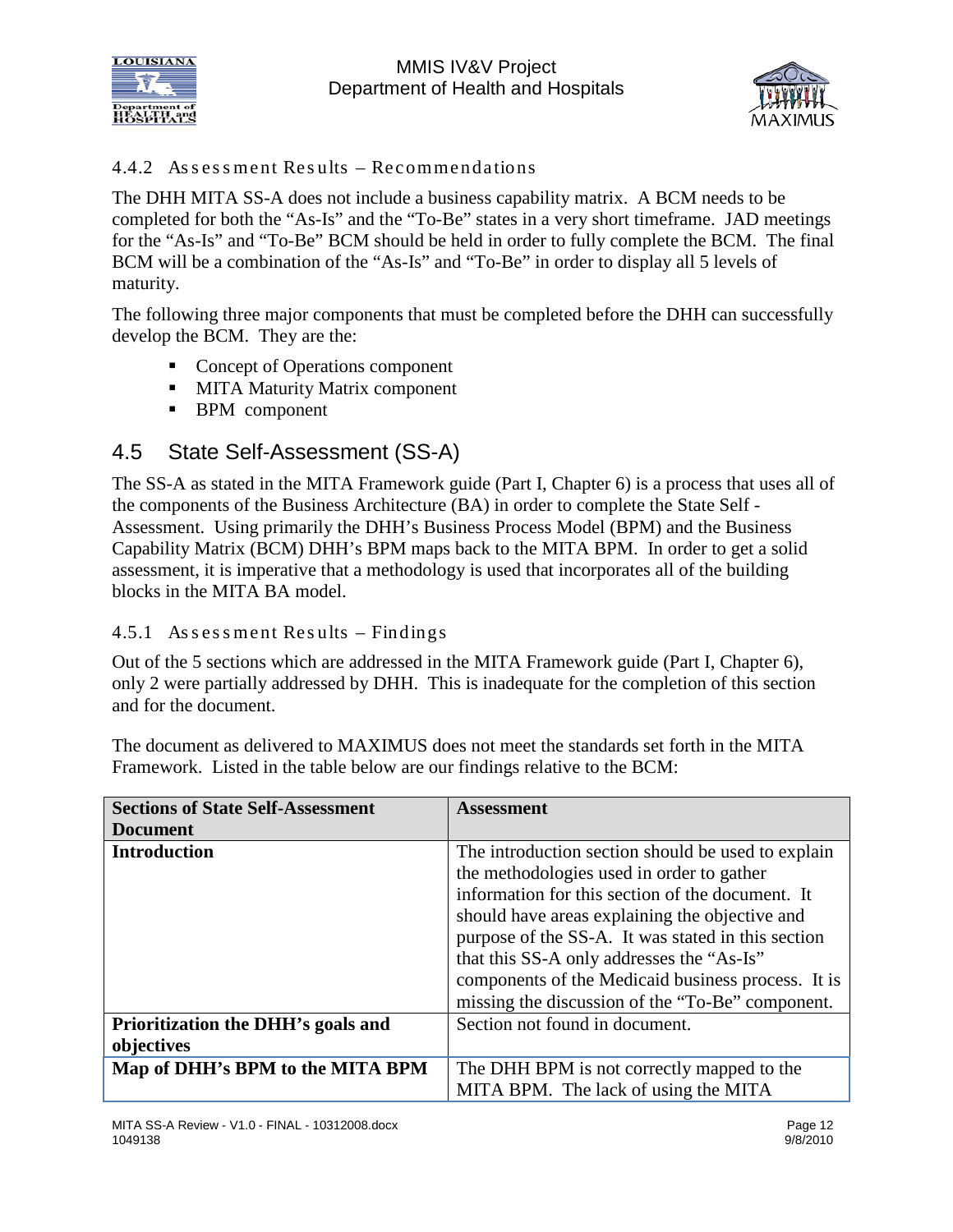



| <b>Sections of State Self-Assessment</b><br><b>Document</b>             | <b>Assessment</b>                                                                                                                                                                                                                                                                                     |
|-------------------------------------------------------------------------|-------------------------------------------------------------------------------------------------------------------------------------------------------------------------------------------------------------------------------------------------------------------------------------------------------|
|                                                                         | methodologies in order to create DHH BA<br>document may have contributed to the problem.<br>Currently there are 15 DHH business areas with a<br>total of 142 processes. These processes have not<br>been analyzed or consolidated so that they map<br>more closely to the 78 MITA business processes. |
| <b>Identify its current business capabilities</b><br>using the DHH BCM. | Section not found in document.                                                                                                                                                                                                                                                                        |
| <b>Determine the DHH's Target</b><br><b>Capabilities</b>                | Section not found in document.                                                                                                                                                                                                                                                                        |

#### <span id="page-13-0"></span>4.5.2 Assessment Results - Recommendations

Completion the four (4) components (Concept of Operations, MITA Maturity Model, Business Process Model and Business Capability Matrix) with evidence of adequate visioning are imperative before starting the DHH self - assessment. Completion of these 4 components should be a top priority and the completion of the SS-A should not be attempted until the prior components are complete. Since the MITA model as defined by CMS was not followed to formulate the current information, it is recommended that the model be used correctly and each of the 15 business areas revisited. Without correctly modeling the DHH business area and corresponding processes, mapping to the MITA business processes cannot be done correctly. This will result in a faulty DHH SS-A.

The table below maps the DHH Sections to the MMIS Subsystems and then to the MITA Business Areas. The 142 DHH Sections must be further collapsed down to the 8 MITA Business Areas that contain 78 business processes.

| <b>DHH SECTIONS</b>                                                                                                                                                                                                                             | <b>MMIS SUBSYSTEM OR AREA</b>                                             | <b>MITA BUSINESS</b><br><b>AREAS</b> |
|-------------------------------------------------------------------------------------------------------------------------------------------------------------------------------------------------------------------------------------------------|---------------------------------------------------------------------------|--------------------------------------|
| <b>Program Operations</b><br>Rate and Audit<br><b>Eligibility Special Services</b><br><b>Eligibility Field Operations</b><br><b>Eligibility Support Services</b><br>MMIS<br><b>Health Standards</b><br>Policy Development and<br>Implementation | <b>Recipient Subsystem</b>                                                | Member<br>Management                 |
| <b>Program Operations</b><br>Pharmacy<br><b>Financial Management</b><br><b>Waiver Compliance</b>                                                                                                                                                | <b>MARS</b><br>Including these areas:<br>DSS/DW<br>Program Mgmt Reporting | Program<br>Management                |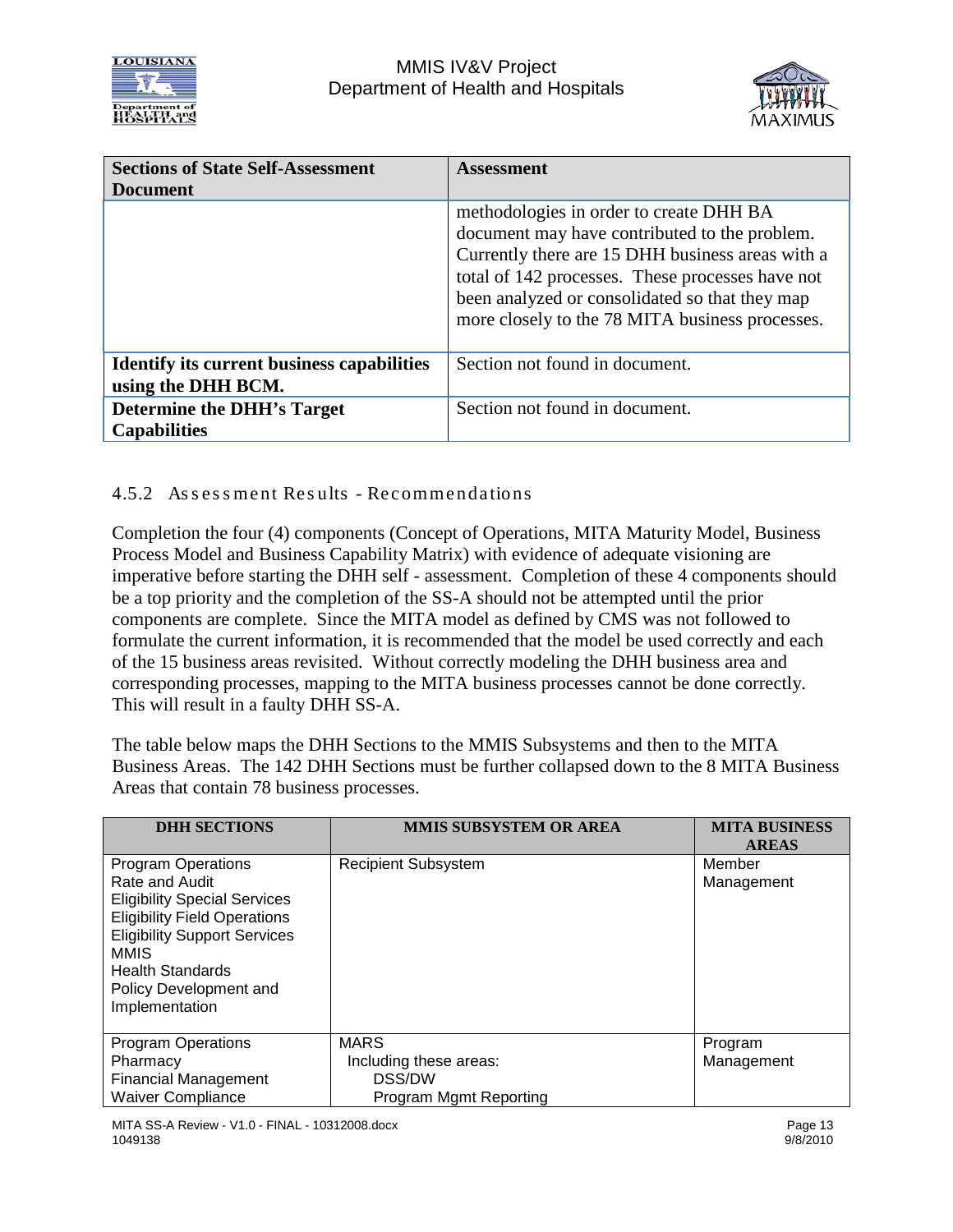

#### MMIS IV&V Project Department of Health and Hospitals



| <b>DHH SECTIONS</b>                                                                                                                                                                                                                            | MMIS SUBSYSTEM OR AREA                                                                                                                                                                                                       | <b>MITA BUSINESS</b><br><b>AREAS</b>          |
|------------------------------------------------------------------------------------------------------------------------------------------------------------------------------------------------------------------------------------------------|------------------------------------------------------------------------------------------------------------------------------------------------------------------------------------------------------------------------------|-----------------------------------------------|
| <b>Eligibility Policy</b><br>Policy Development and<br>Implementation<br><b>MMIS</b><br>Program Integrity<br>Rate and Audit                                                                                                                    | <b>Financial Management</b><br><b>Federal Reporting</b><br>Security and Privacy                                                                                                                                              |                                               |
| <b>Waiver Compliance</b><br>Program Integrity                                                                                                                                                                                                  | Managed Care<br>Including these areas:<br>Managed Care<br><b>HCBS Waivers</b><br><b>Immunization Registry</b>                                                                                                                | Care Management                               |
| <b>Program Integrity</b><br><b>Program Operations</b><br><b>Health Standards</b><br>Policy Development and<br>Implementation<br>Rate and Audit<br><b>MMIS</b>                                                                                  | <b>Provider Subsystem</b>                                                                                                                                                                                                    | Provider<br>Management                        |
| <b>Financial Management</b>                                                                                                                                                                                                                    | <b>Contract Monitoring</b>                                                                                                                                                                                                   | Contractor<br>Management                      |
| <b>Director Office</b><br>Policy Development and<br>Implementation                                                                                                                                                                             | Data Exchange                                                                                                                                                                                                                | <b>Business</b><br>Relationship<br>Management |
| <b>MMIS</b><br><b>Program Operations</b><br><b>Eligibility Field Operations</b><br><b>Eligibility Special Services</b><br>Pharmacy<br>Program Integrity<br><b>Waiver Compliance</b><br><b>Eligibility Policy</b><br><b>Eligibility Support</b> | Reference Subsystem<br><b>Claims Processing</b><br><b>Third Party Liability</b><br>Including these areas:<br>Reference Data Mgmt<br><b>Claims Receipt</b><br><b>Claims Adjudication</b><br><b>Pharmacy POS</b><br><b>TPL</b> | Operations<br>Management                      |
| <b>MMIS</b><br>Program Integrity                                                                                                                                                                                                               | <b>SURS</b>                                                                                                                                                                                                                  | Program Integrity<br>Management               |

# <span id="page-14-0"></span>**5.0 Conclusion**

It is evident from our review that DHH has been working towards developing a SS-A. This review does identify areas where the DHH SS- A is deficient. Details of these deficiencies have been provided in Section 4 above. The following is a summary of some practical steps the DHH can undertake to complete a SS-A which meets the requirements of MITA Framework 2.0.

#### **Concept of Operations**

MITA SS-A Review - V1.0 - FINAL - 10312008.docx Page 14 1049138 9/8/2010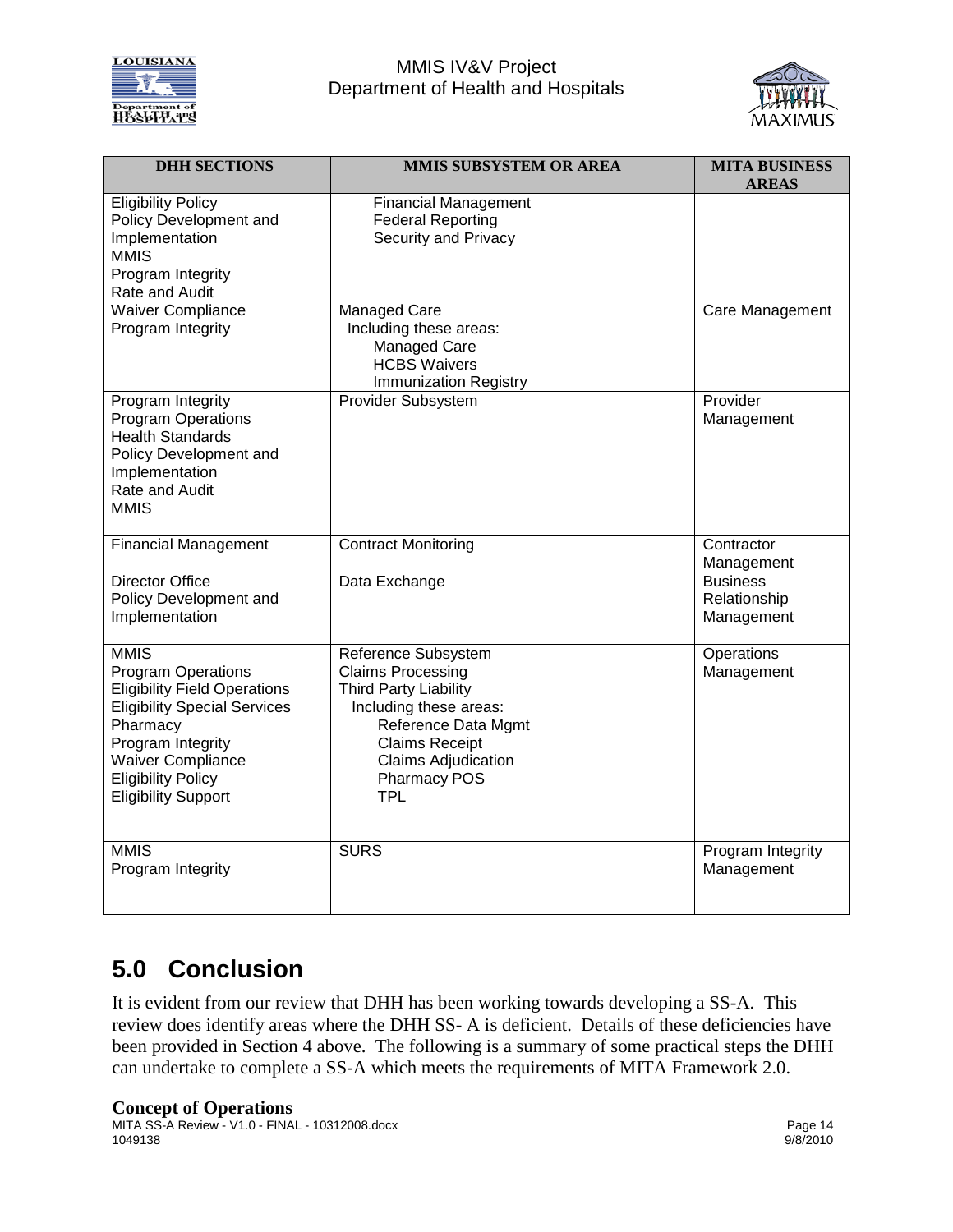



DHH should conduct visioning sessions with Executive and Bureau/Division Management Staff. These sessions should provide a forum to:

- Identify short-term and long-term vision, goals, and the mission for the LA Medicaid program for the next three, five and ten years,
- $\blacksquare$  Identify new initiatives
- Define desired qualities
- Define desired MITA maturity levels.

Once the vision has been approved by Executive Management, it should be used to complete the COO. Additionally, the vision should be presented to the staff, especially the subject matter experts (SME's) who will be participating in work sessions. It is also very important that the Executive Management advises staff that their input into how to achieve the DHH vision is welcomed and necessary to the success of the MMIS replacement initiative.

### **MITA Maturity Matrix**

Through Joint Application Development (JAD) sessions, a process should be used that applies the maturity qualities developed during the visioning sessions to each of the Medicaid business process so that the maturity level for each process can be evaluated against the MITA requirements.

#### **Business Process Model**

Through JAD sessions, facilitated by MAXIMUS, the 142 business processes in 15 business areas identified and detailed for the Business Process Model should be validated against the MITA model. The MITA model has 78 identified processes in 8 business areas. While CMS expects some new processes to be identified as more states complete their SS-A, the number of processes identified by DHH is not in compliance with the model. A process of consolidation needs to occur so that the DHH processes are more closely aligned to the MITA processes.

#### **Business Capability Matrix**

Through JAD sessions facilitated by MAXIMUS the 'As Is" section of the BCM should be completed. This is based on the BPM. Then the "To Be" for each business process needs to be developed. The "To Be" is based on the visioning that occurred during the development of the COO. The MMM is used to identify the level of maturity for each "To Be" process.

#### **State Self-Assessment**

Once the four (4) components (Concept of Operations, MITA Maturity Model, Business Process Model and Business Capability Matrix) are complete, DHH will be ready to develop the State Self-Assessment. Through a series of JAD sessions, DHH should complete the following steps by reviewing the BPM and the BCM:

■ List and prioritize the DHH's goals and objectives.